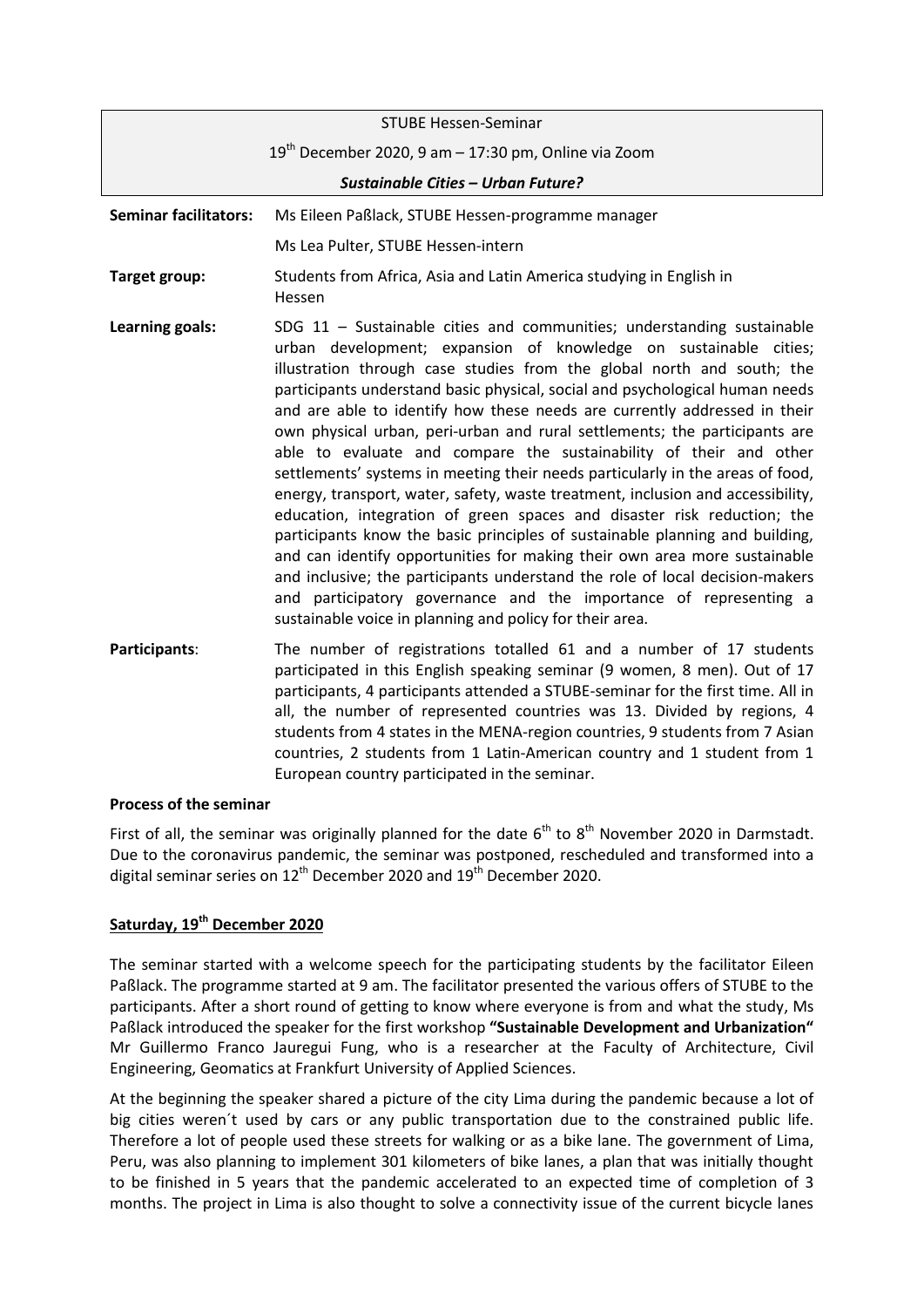which are isolated from each other and not part of a network that provides safe, direct, and meaningful routes throughout the city.

Mr Fung gave an introductory input and explained that by 2030 around 41 Megacities (+10million people) are to be expected to exist. In 1990, there were 10 cities with 10 million people or more; by 2014, the number of mega-cities rose to 28, and was expected to reach 33 by 2018. In the future, 9 out of 10 mega-cities will be in the "developing world". Therefore city leadership is necessary to limit global heating to 1,5°C. About 55% of the population lives in cities. In a quick brainstorming Mr Fung asked the participants to think about their definitions of sustainable development and summarized their findings. Sustainable Development is development that meets today's needs without compromising the needs of future generations and calls for concerted efforts for an inclusive, sustainable and resilient future. The speaker presented ten dimension for sustainable development like planning for the future as a visionary debate and decide process, not a predict and provide, computer-driven process.

In a discussion the participants had to think about the Sustainable Development Goals and how do cities fit into the SDGs. Regarding SDG 11 "Sustainable Cities and Communities" Mr Fung presented that before COVID-19 the share of urban population living in slums rose to 24% in 2018. He recommended thinking regional, not global: local conditions and context for effective action must be taken into account. That means that the actions should be initiated and implemented by the ones who will experience their effects. In a group work the participants were confronted with different situations and roles they must play. After the breakout-sessions the participants discussed their findings of the groups and presented their case studies. For example group 2 and group 3 had to find Pro's and Con's for the task to build a bike lane in both directions. They spoke from different perspectives like shop owner, Mayor, Civil Society and urban planner. The shop owner was very skeptical at the beginning because they feared to lose a lot of customers, because they don´t expect people who not live nearby to come to the stores. The city offered them support in terms of money. There will also be a parking lot outside the city center with bicycles and shuttle services to come to the city center. The Mayor presented his perspective and hopes for a good tax collection through new and innovative projects but also has an interest in a clean city and the expansion of electric cars. The Civil Society was in favor of the plan – less accidents, less pollution, cleaner air and environment. The Urban Planner assured that there are cities which already made it possible and they can lead as an example.

Mr Fung gave an example of the Times Square Reconstruction, which radically carves out 2.5 acres of pedestrian-only space at Manhattan's core, transforming a notoriously congested intersection into a civic space. With a measurable positive impact on public safety, air quality, and economic output, the project stands as a model for how the carefully considered design of our urban landscapes can improve the health and well-being of its users, while providing an important space for democratic gathering. Conceived as a project whose success would be measured not only by its new aesthetic but also the long-term physical, psychological and economic benefits on its local and global community, the new plaza on Broadway has reinvented Times Square as a contemporary stage for the spectacle of public life, reviving its place at the heart of New York City. In a final round the participants had the opportunity to share their conclusions. A participant shared his experience in the role play as a Mayor. He felt a lot pressure to bring all these different opinions and arguments together. Another participant commented that sustainability needs to be thought in an interdisciplinary, holistic way and all stake holders should be included in the decision-making process, especially when it comes to urban planning.

For the second workshop Ms Paßlack introduced Ms Pramila Thapa. She is a researcher in the Socio-Ecological Interactions in Agricultural Systems group at the University of Kassel. She completed her Master's degree in Sustainable International Agriculture at the Universities of Kassel and Göttingen and wrote her thesis on processes and results of participatory monitoring systems of small farmers in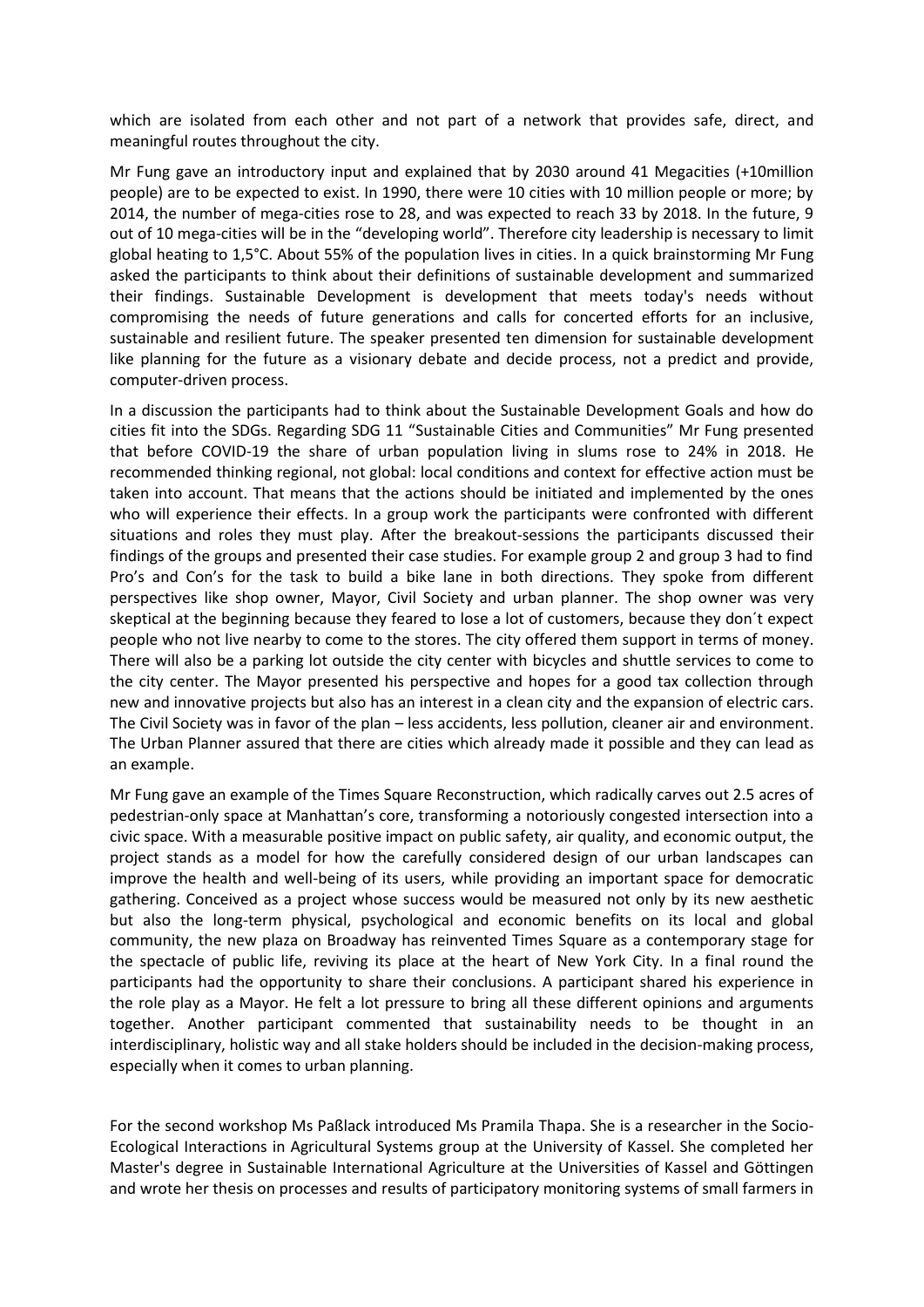Tanzania. Her research interests include food security, socio-cultural factors, agricultural trade and natural resource management. She is currently working on the effects of urbanisation on agricultural systems. On this topic she conducted the workshop **"Impacts of urban growth on the farming and food systems"**.

At the beginning she gave an overview to urban land and urbanization. Urbanization can be defined as an increase in the proportion of the population living in urban areas, process by which a large number of people become permanently concentrated in relatively small space. There are different kinds of cities, like newly planned cities, informal settlements (outcomes of hardships, displacement, poverty, hunger, over population) or mixed cities (example of Chennai). She further explained that up to 0,5 % of the terrestrial area is urbanized with 55% of total world population. By 2050, more than 6 billion (68%) of the world population will live in urban areas India, China and Nigeria are expected to make up of 35 % of total world population by 2050.

The speaker then presented a Quiz on questions like "Do you know which city is considered to be the first place to be urbanized". A participant knew the answer: Çatalhöyük, which was a very large [Neolithic](https://en.wikipedia.org/wiki/Neolithic) and [Chalcolithic](https://en.wikipedia.org/wiki/Chalcolithic) [proto-city](https://en.wikipedia.org/wiki/Proto-city) settlement in southern [Anatolia,](https://en.wikipedia.org/wiki/Anatolia) which existed from approximately 7100 BC to 5700 BC and flourished around 7000 BC. In July 2012, it was inscribed as a [UNESCO World Heritage Site.](https://en.wikipedia.org/wiki/UNESCO_World_Heritage_Site) But which is the world´s oldest city and is still inhabited? It´s Luxor, which is inhabited since 3200 BC.

The participants watched a video on the rural urban linkages. The video was produced by the Food and Agriculture Organization of the United Nations. Land and water use, food production, environmental management, transport and distribution, marketing and consumption concern urban and rural areas. Looking at the food system from a city region perspective – the city and its surrounding areas –, can ensure a more sustainable urbanization, and contribute in tackling challenges like urban food and nutrition insecurity, social and economic inequalities in cities and its surrounding areas, and degraded environmental and natural resources. Ms Thapa elucidated that food security exists when all people, at all times, have physical and economic access to sufficient safe and nutritious food which meets their dietary needs and food preferences, for an active and healthy life. So how is "food and cities" connected, Ms Thapa asked the participants.

In a breakout-session, the group was divided into famers, business persons, people/civil society/general public. From these different perspectives they discussed the impacts of urbanization on farming. One proposal was to introduce farming knowledge into the curricular activities in schools. Ms Thapa presented positive impacts of urbanization in farming systems like increased varieties of food suppliers, increased agricultural input supply, creation of jobs (on-, off-, and nonfarm jobs) or agro-based industries-food processing. But there are also negative impacts in food systems, especially the negative impacts in food systems. Only 18 % of production consumed by the average city is regional, 5 % from the city itself. Another impact is so called "food deserts" (dry in terms of nutrients) that isolates citizens from healthy food. As a possible solution she presented the concept of "Urban Green Infrastructure (GI). Green Infrastructure (GI) is based on the principle that 'protecting and enhancing nature and natural processes […] are consciously integrated into spatial planning and territorial development'. Accordingly, the Green Infrastructure Strategy defines GI as 'a strategically planned network of natural and semi-natural areas with other environmental features designed and managed to deliver a wide range of ecosystem services' in both rural and urban settings.

At the end of the workshop, Ms Paßlack thanked the students for their participation and Ms Thapa for conducting the workshop. She closed the seminar and asked the participants to fill in a short evaluation form. The participants had the chance to share their impressions of the seminar

## **Used methods and evaluation of the seminar:**

The seminar was conducted through the virtual conference room Zoom and the speakers used Power-Point-Presentations. The group activities took place in breakout-sessions.